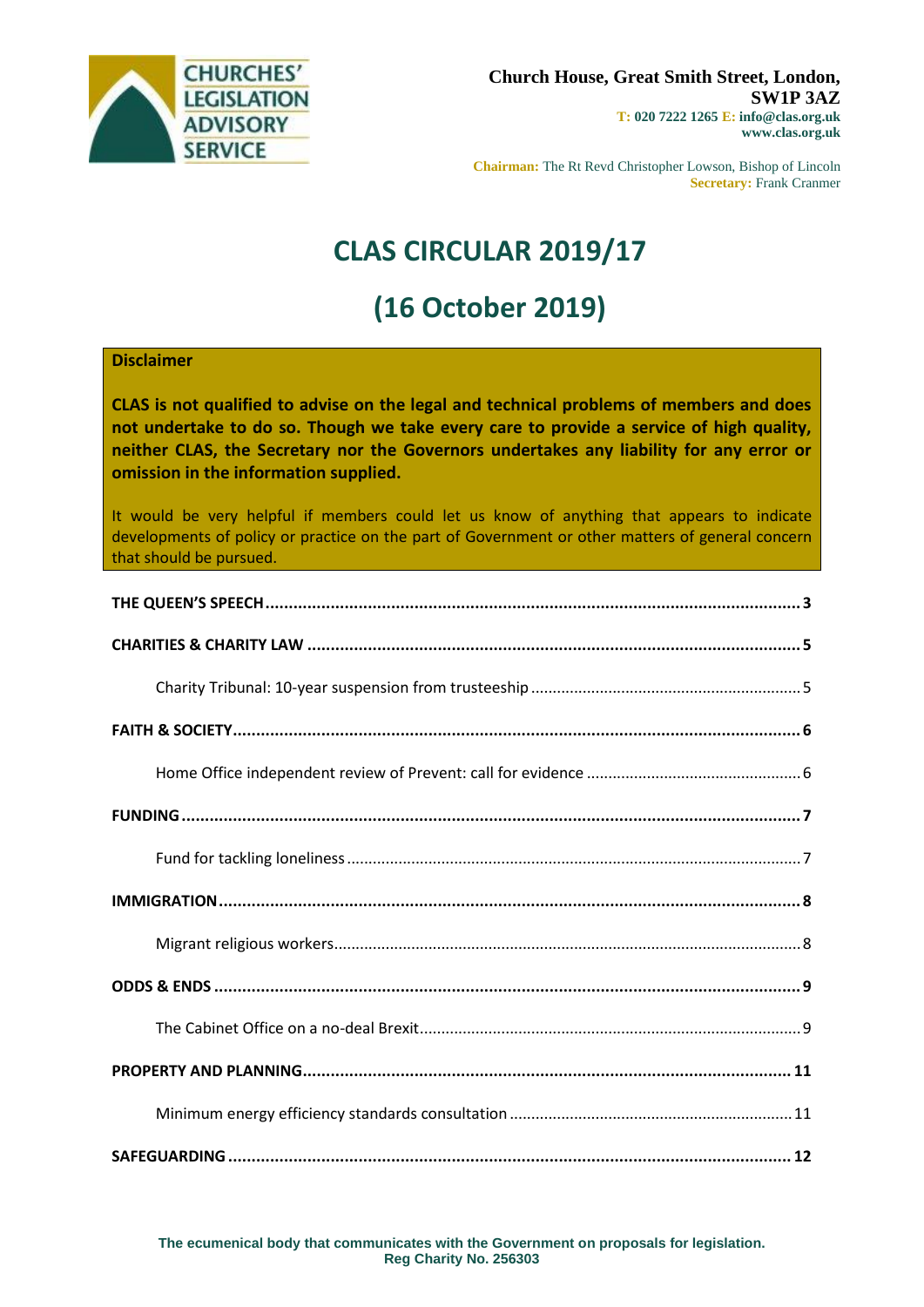| <b>Churches' Legislation Advisory Service</b> | <b>Circular 2019/17</b> |
|-----------------------------------------------|-------------------------|
|                                               |                         |
|                                               |                         |
|                                               |                         |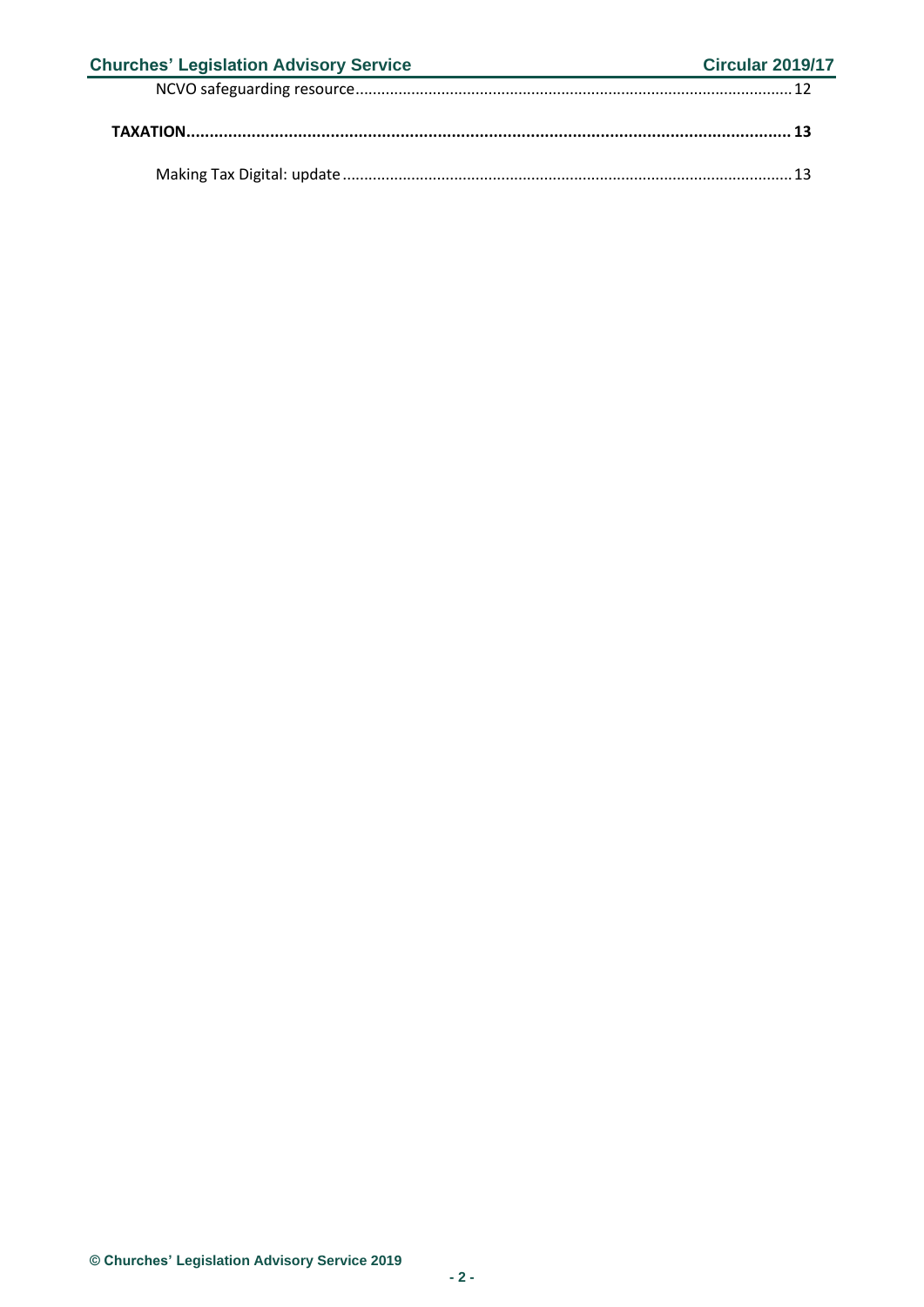# <span id="page-2-0"></span>**THE QUEEN'S SPEECH**

#### **For information**

The [Queen's](https://www.gov.uk/government/speeches/queens-speech-2019) Speech began: 'My Government's priority has always been to secure the United Kingdom's departure from the European Union on 31 October. My Government intends to work towards a new partnership with the European Union, based on free trade and friendly cooperation.'

How much of it will be implemented remainsto be seen: a good deal of what followed was predicated on the assumption that the UK will cease to be a member state of the EU on 31 October. Further, as several political commentators have pointed out, the Government currently has a House of Commons majority of about minus forty, depending on precisely how you calculate it.

That said, the following are the legislative and policy proposals most likely to be of interest to CLAS members:

- an Immigration Bill to end free movement and establish a points-based system but resident EU citizens will have the right to remain;
- an NHS Bill 'to support and strengthen the National Health Service, its workforce and resources, enabling it to deliver the highest quality care', including a new independent body to investigate serious healthcare incidents, reform of adult social care in England and reform of the Mental Health Act;
- lots on criminal justice and sentencing, including longer sentences for serious offenders and for foreign offenders who return to the UK, placing a duty on public sector bodies to work together to counter violent crime, and obliging the Parole Board not to release convicted murderers who refuse to say where their victims are buried;
- legislation on domestic abuse and on 'no fault' divorce in England and Wales In effect, reintroducing the Divorce, Dissolution and Separation Bill which fell at Prorogation;
- legislation on new building safety standards;
- simpler oversight of pensions and checks on irresponsible management of pension schemes;
- delivery of nationwide broadband networks and making it easier for telecoms companies to install digital infrastructure when landlords ignore repeated requests for access;
- a White Paper on regional decision-making;
- continuing to deliver on the commitments set out in the Good Work Plan; and
- legally-binding environmental principles to be enshrined in law, with a new independent regulator to investigate complaints and ensure enforcement.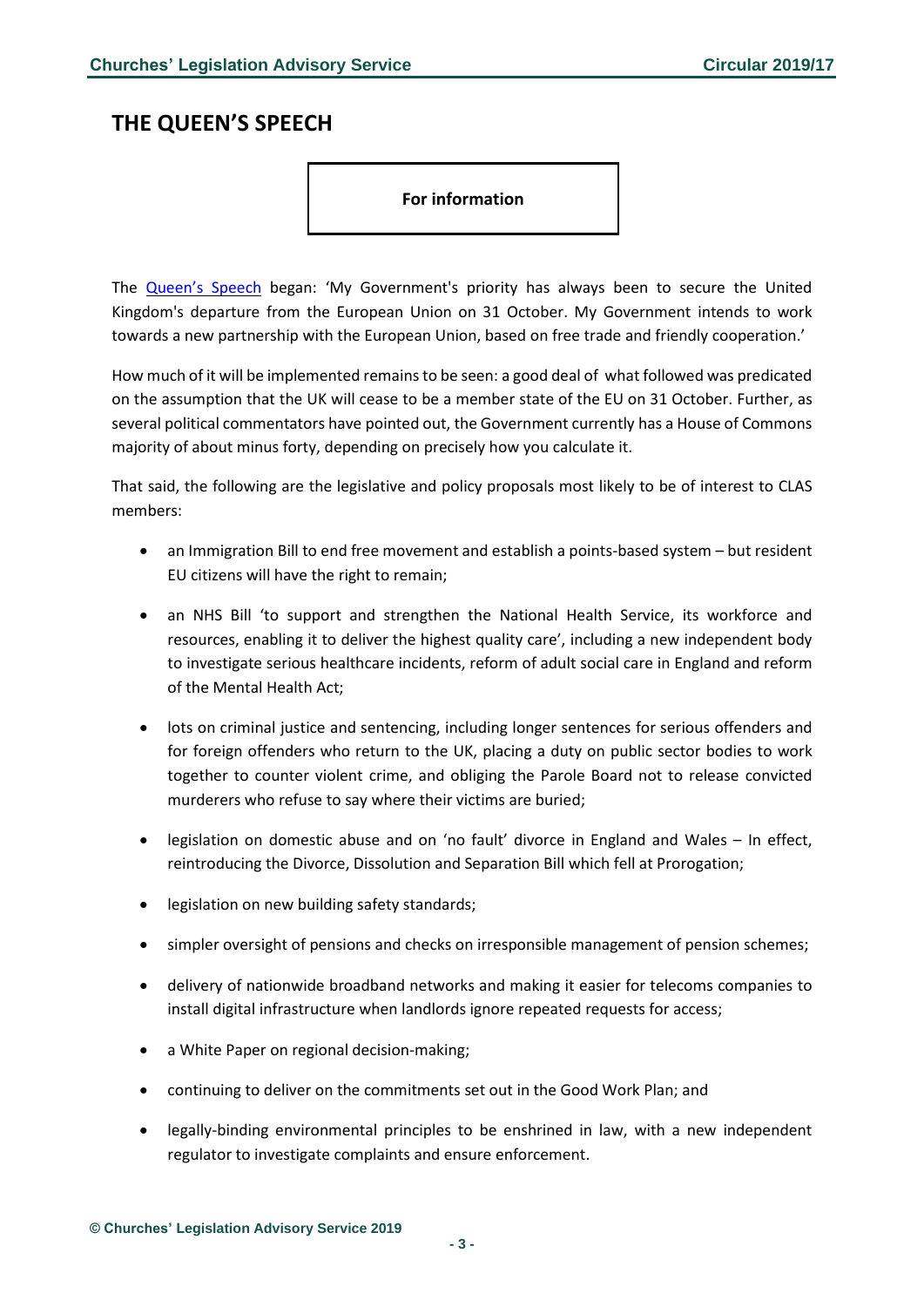• a declaration that the Government remains committed to restoring devolved government to Northern Ireland.

### **Proposed legislation**

- Divorce, Dissolution and Separation Bill
- Domestic Abuse Bill
- Environment Bill
- European Union (Withdrawal Agreement) Bill
- Immigration and Social Security Co-ordination (EU Withdrawal) Bill
- Pension Schemes Bill
- Telecommunications Infrastructure (Leasehold Property) Bill.

[Source: HM Government, 14 October]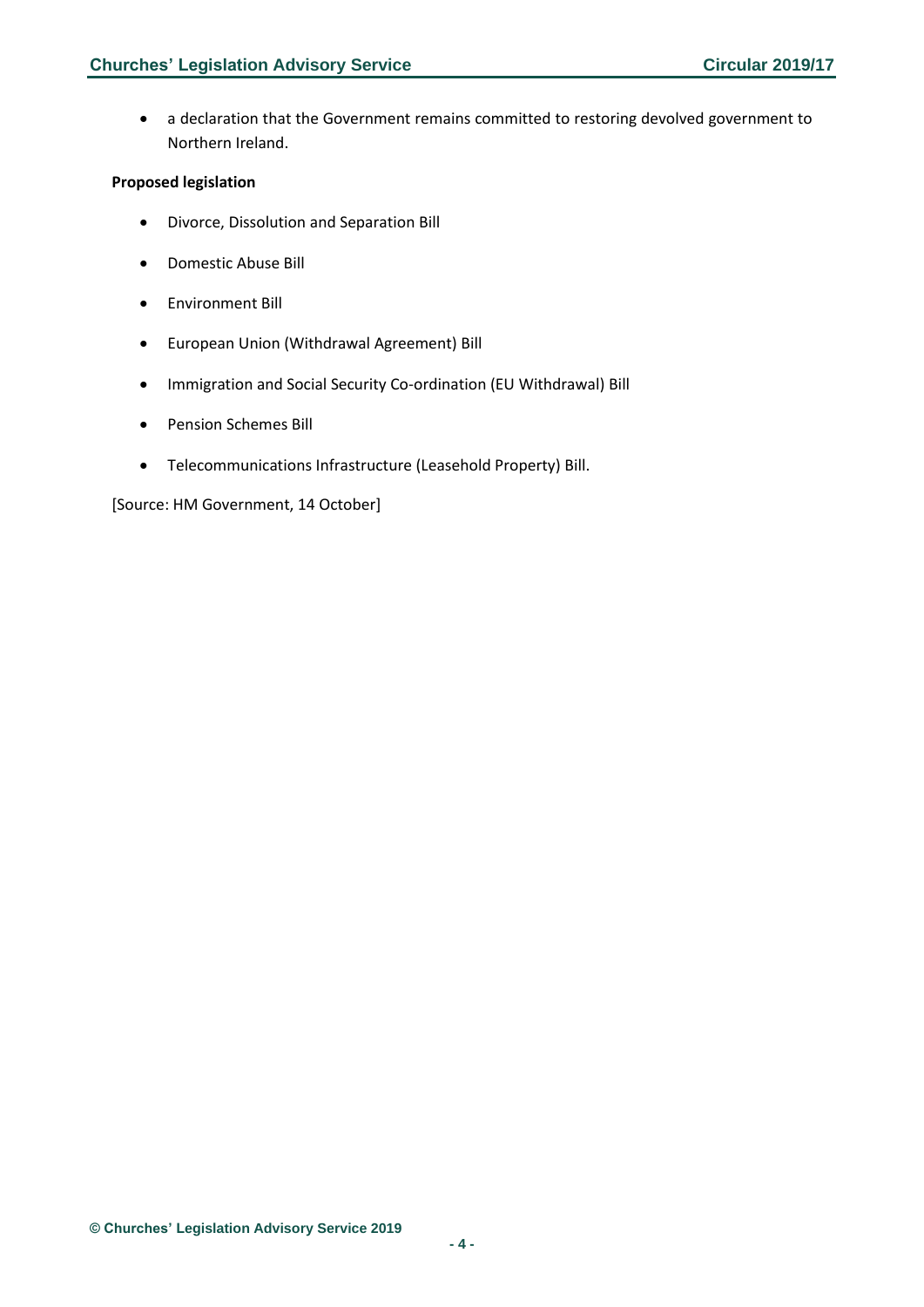## <span id="page-4-0"></span>**CHARITIES & CHARITY LAW**

**For information**

### <span id="page-4-1"></span>**Charity Tribunal: 10-year suspension from trusteeship**

The First-tier Tribunal (Charity) has dismissed the disqualification appeal from a former church pastor who was banned from being a charity trustee for ten years after the Charity Commission concluded, *inter alia*, that he had used charitable funds for foreign trips that did not appear to be for charitable purposes.

In *Martin C Phelps v The Charity Commission for England and Wales* [\[2019\] FTT CA/2019/0004,](http://charity.decisions.tribunals.gov.uk/documents/decisions/Decision%2007%20October%202019%20.pdf) Mr Phelps was not a trustee of the Rhema Church London ('the Charity') but he *was* employed as its pastor. The Commission had concerns about the conduct of the charity's affairs and installed an Interim Manager, using its powers under the Charities Act 2011. In July 2017, the Interim Manager suspended him, pending an investigation of alleged disciplinary breaches and serious misconduct. He was dismissed in November 2018, following an independent panel disciplinary finding of serious and gross misconduct. He appealed, unsuccessfully, to an independent disciplinary appeal body, then brought an equally unsuccessful application for unfair dismissal to an Employment Tribunal [7]. The Charity Commission then suspended him from trusteeship and involvement in a charity as a senior manager for ten years, against which he appealed. The First-tier Tribunal concluded:

- that Mr Phelps had ignored the specific instructions of the Interim Manager on the unauthorised use of the Charity's credit cards [24];
- that there was considerable doubt, on the evidence, that a number of overseas trips that he had led to Italy, Austria, France and Greece were for a charitable purpose and that there was 'a marked lack of documentation in connection with those trips, including a paucity of detailed itineraries and budgets' [25];
- that he had invited members of the Charity to a meeting on 19 July 2017 in breach of the terms of his suspension, which had included a prohibition on communicating with any employee, trustee, contractor, congregation or other stakeholder of the Charity without written authorisation from the Interim Manager [26]; and
- that he had seriously obstructed the Interim Manager [27].

In the circumstances, the ten-year suspension was not unreasonable and his appeal was dismissed.

**Comment:** The issue of dishonesty apart, the case serves as a reminder that charity trustees need to keep a careful eye on what their senior employees are doing – particularly if they have access to the charity's credit cards or bank accounts. It also highlights the fact that *a charity's activities have to be in line with its charitable objects*. However desirable or apparently 'good' a particular action might be, if it is not in line with the charity's objects, it will very probably be a misuse of charitable funds.

[Source: BAILII, 6 October]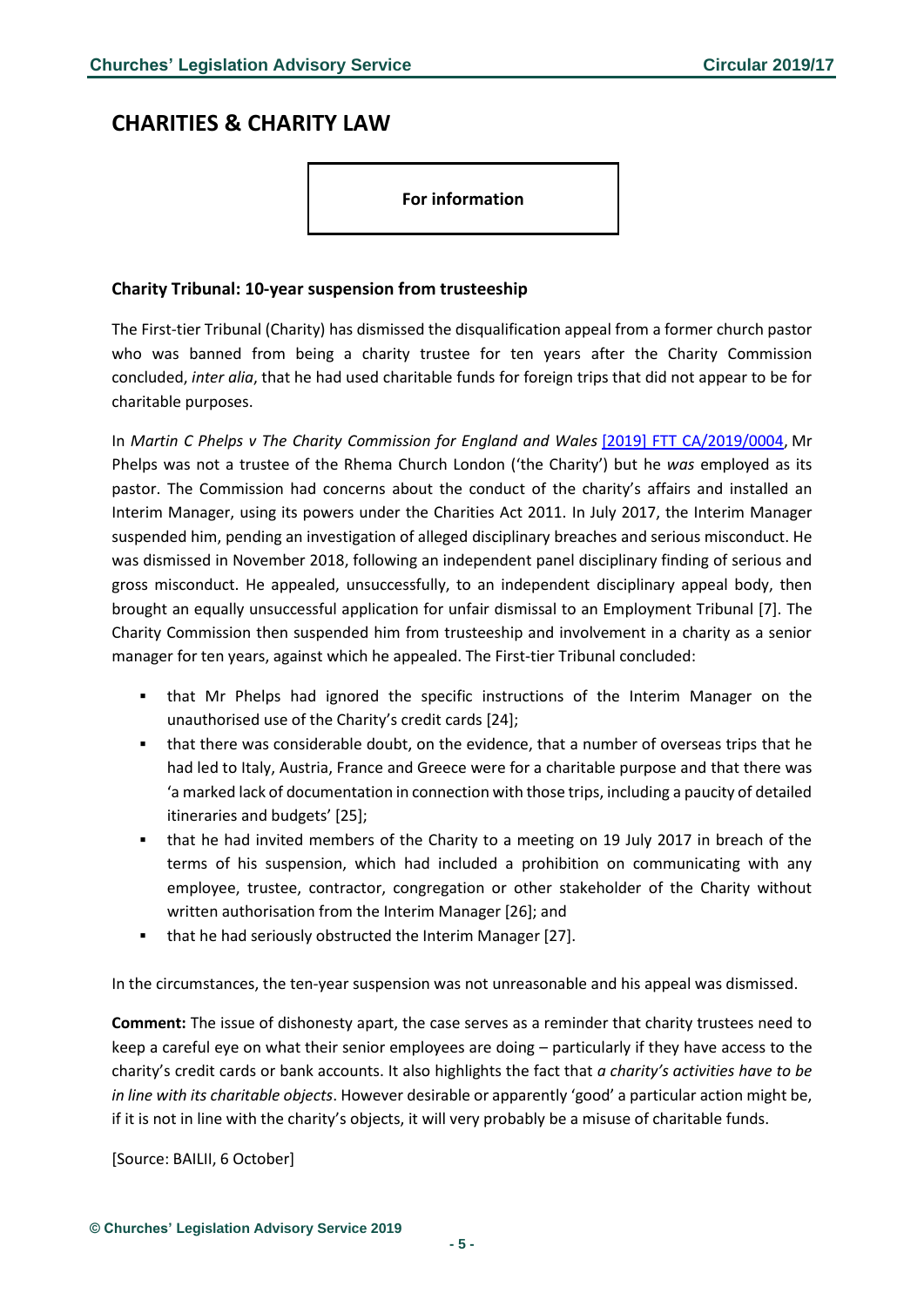## <span id="page-5-0"></span>**FAITH & SOCIETY**

**For information and possibly for action**

#### <span id="page-5-1"></span>**Home Office independent review of Prevent: call for evidence**

The Home Office has published a call for [evidence](https://www.gov.uk/government/consultations/independent-review-of-prevent-call-for-evidence) for the independent review of Prevent to be undertaken by Lord Carlile, which will examine and report on the Government's strategy for supporting people vulnerable to being drawn into terrorism as set out in CONTEST, June 2018. The terms of [reference](https://www.gov.uk/government/publications/independent-review-of-prevent-terms-of-reference) for the review are now published, together with a ways of [working](https://www.gov.uk/government/publications/independent-review-of-prevent/independent-review-of-prevent-ways-of-working) [page](https://www.gov.uk/government/publications/independent-review-of-prevent/independent-review-of-prevent-ways-of-working) providing an overview of review activity and the way in which the review will be carried out. It will look at the range of views and evidence provided across the responses to identify key themes and topics, rather than counting the number of responses on a particular issue. Lord Carlile wants to hear a broad range of opinions, expertise and experience on what Prevent means, how it works and how it affects individuals and communities. He would especially like to hear from

- those working to deliver Prevent locally and nationally;
- those responsible for implementing the statutory Prevent duty (for example, health care professionals and schools and higher education institutions);
- civic groups and charitable organisations; and
- research and academic institutions with an interest in Prevent.

He also wants to hear from individuals who have been referred to, or accessed, Prevent services, and parents, carers, friends, or others close to those individuals, and from members of the public and communities.

You can reply by completing the online [survey](https://www.homeofficesurveys.homeoffice.gov.uk/s/CQGMR/) and paste links to existing reports and articles you think are relevant at the end of the survey. There is a limit on the length of responses per question. Alternatively, the survey can be made available as a paper questionnaire if required. To request a copy by e-mail please contact [indpreventreview@homeoffice.gov.uk.](mailto:indpreventreview@homeoffice.gov.uk)

*Please do not submit referrals or queries about specific cases as part of this survey.*

The consultation closes at **11:45 pm on 9 December 2019**.

[Source: Home Office, 7 October]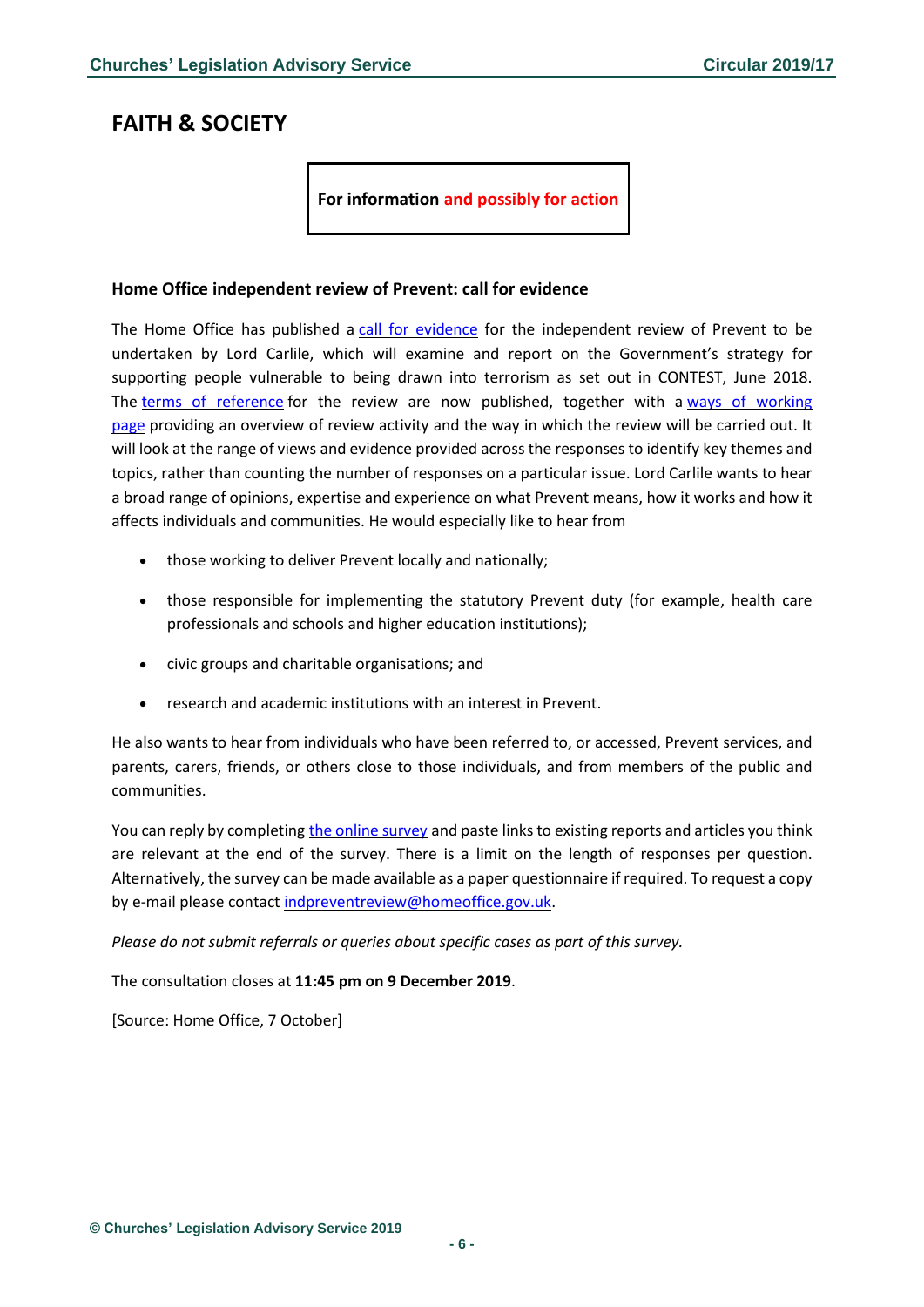# <span id="page-6-0"></span>**FUNDING**

**For information**

### <span id="page-6-1"></span>**Fund for tackling loneliness**

The Minister for Civil Society, Baroness Barran, has **[announced](https://www.gov.uk/government/news/new-fund-for-frontline-organisations-tackling-loneliness)** a new £2 million fund to help organisations tackling loneliness. The fund aims to support frontline, grassroots organisations that bring people together and help them build social connections such as community cafés, street parties, coffee mornings or local walking groups.

The intention is that the fund will help small organisations to promote themselves more widely, help fund the use of suitable venues and accessible transport and bring established groups together to serve local people at risk of loneliness.

Further details on the funding application process, including eligibility criteria and when it will open, will follow in due course.

[Source: DCMS and Office for Civil Society, 15 October]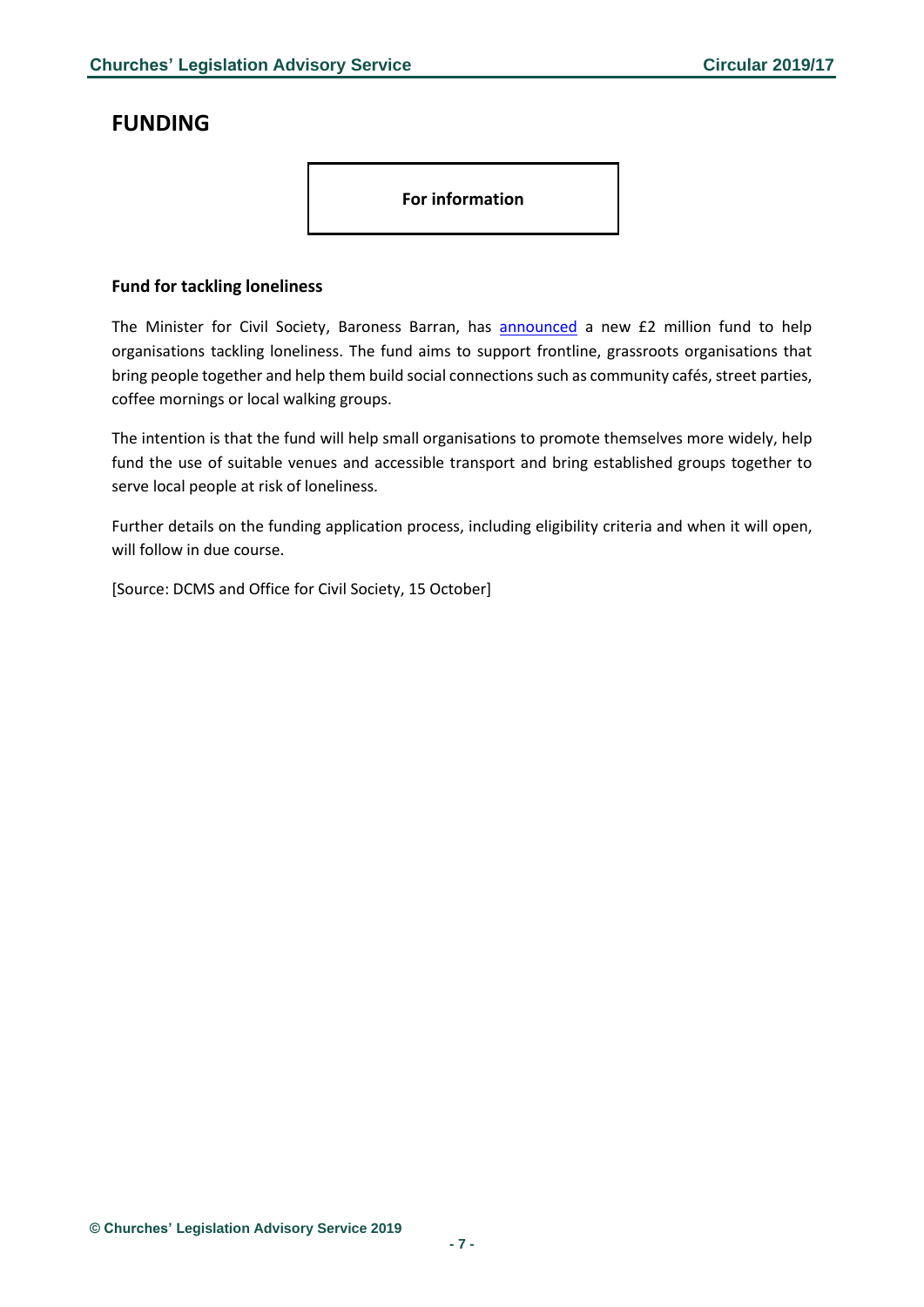# <span id="page-7-0"></span>**IMMIGRATION**

**For information**

### <span id="page-7-1"></span>**Migrant religious workers**

Further to our last Circular on the Immigration Rules and ministers of religion, Julie Moktadir, a partner at Stone King, has posted a very helpful article, *Migrant [Religious](https://www.stoneking.co.uk/literature/e-bulletins/migrant-religious-workers-–-update?utm_medium=email&utm_campaign=Stone%20King%20Faith%20Bulletin%20-%20Autumn%202019&utm_content=Stone%20King%20Faith%20Bulletin%20-%20Autumn%202019+CID_871132c0a30d60d675990dcf5a657cb1&utm_source=Campaign%20Monitor&utm_term=Read%20more) Workers – An update*, in the the Autumn edition of Stone King's Faith Bulletin.

[Source: Stone King LLP, 14 October]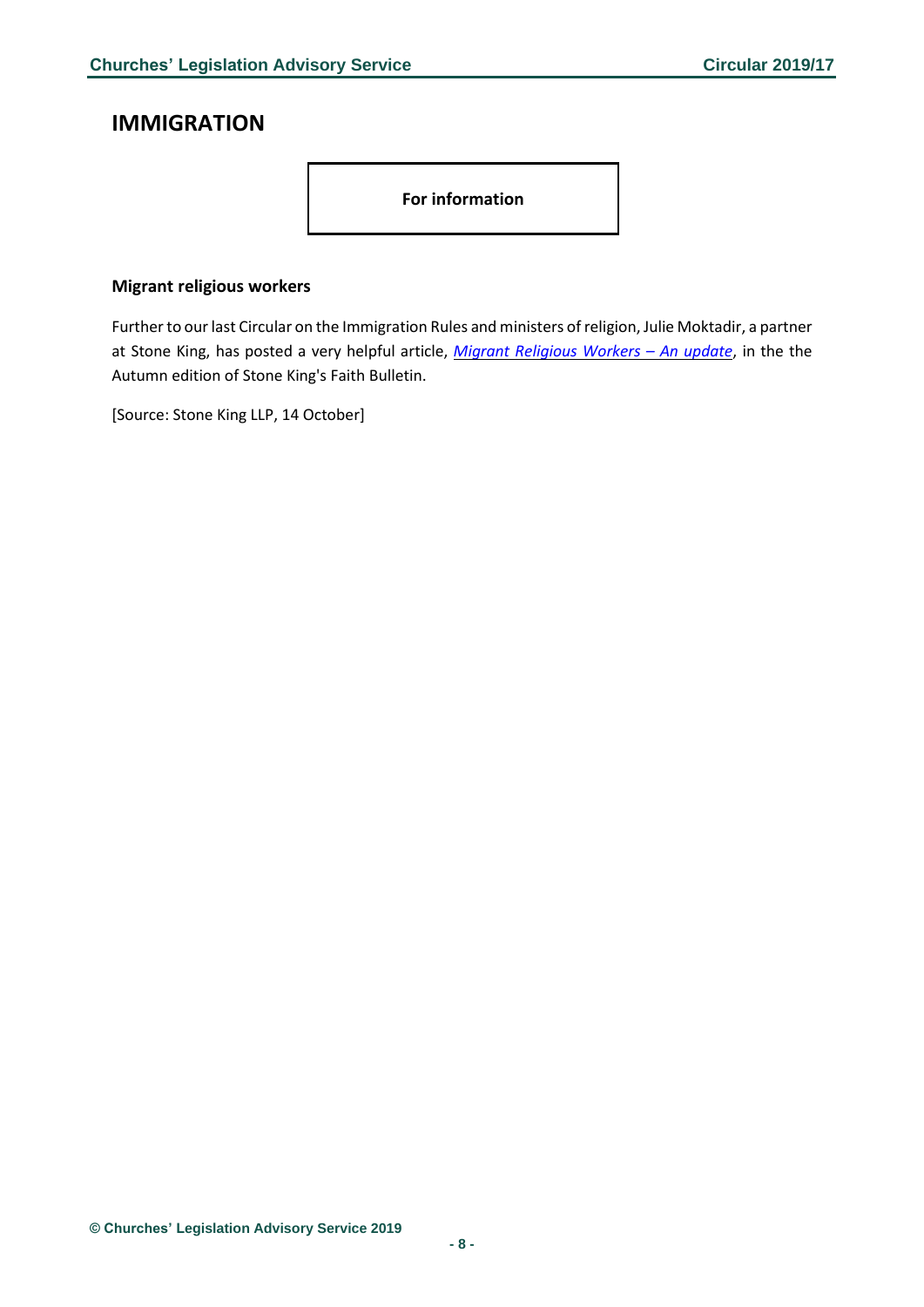### <span id="page-8-0"></span>**ODDS & ENDS**

**For information**

### <span id="page-8-1"></span>**The Cabinet Office on a no-deal Brexit**

The Cabinet Office has **[published](https://www.gov.uk/government/publications/no-deal-readiness-report)** (and subsequently updated) its report on readiness for a no-deal Brexit. The following is a summary of relevant announcements:

**Citizens:** In a no-deal scenario, employers and other third parties will not need to differentiate between those with status under the EU Settlement Scheme and new arrivals until 2021. From 2021, a new points-based immigration system will begin to be put in place.

**Data protection:** In a no-deal scenario, GDPR will be brought into UK law and the ICO will remain the UK's authority on data protection. The European Commission does not plan to adopt adequacy decisions regarding the UK at the point of exit and so businesses and civil society organisations should:

- identify the personal data they receive from organisations in the EU/EEA and where it is held
- review contracts relating to personal data flows and, where absent, include alternative transfer mechanisms to ensure continued, legal flow of personal data from the EU/EEA

**Services:** In a no-deal scenario, the WTO rules will replace the single market protections for UK services firms and investors operating in the EU/EEA. UK businesses may face new barriers and/or qualification requirements where Member State rules limit provision of services or investment to locals or other EEA nationals. UK nationals seeking recognition of their professional qualifications after 31 October will be assessed under the rules of the individual country and professionals will no longer be able to provide services based on a temporary and occasional declaration.

UK businesses and professional providers will face new mobility restrictions, such as visa and work permit requirements, although UK nationals will be able to travel to the EU without a visa for shortterm visits for a limited set of activities (including business meetings).

**Public Services and Local Authorities**: In relation to critical goods and medical supplies, adult social care providers should regularly review business continuity plans to make sure that they are up to date and consistent with other local contingency plans, in particular those being developed by their local resilience forum. They should also:

- plan for longer lead times of up to five days for products imported from the EU and be prepared to receive stock deliveries outside normal hours.
- notify their local commissioner, director of adult social services and the Care Quality Commission as soon as possible if there is any risk to service delivery
- review resourcing and staff scheduling plans to ensure care services can be maintained.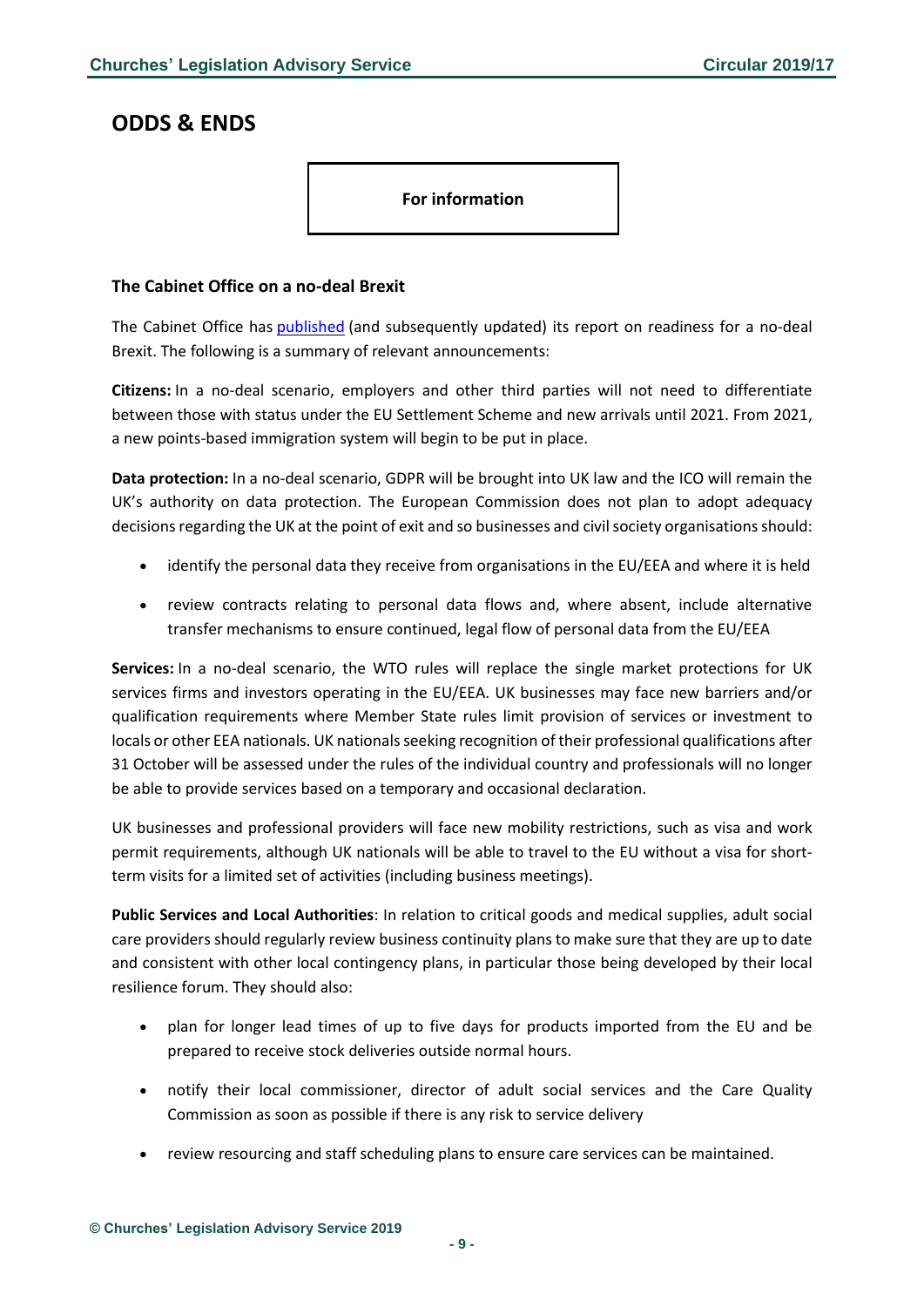The Government has stated that UK beneficiaries of EU programmes will continue to receive funding, where they are eligible under that Guarantee. This applies to UK organisations that have successfully bid into EU-funded programmes and had their bids approved before the end of 2020.

[Source: Cabinet Office, 8 & 14 October]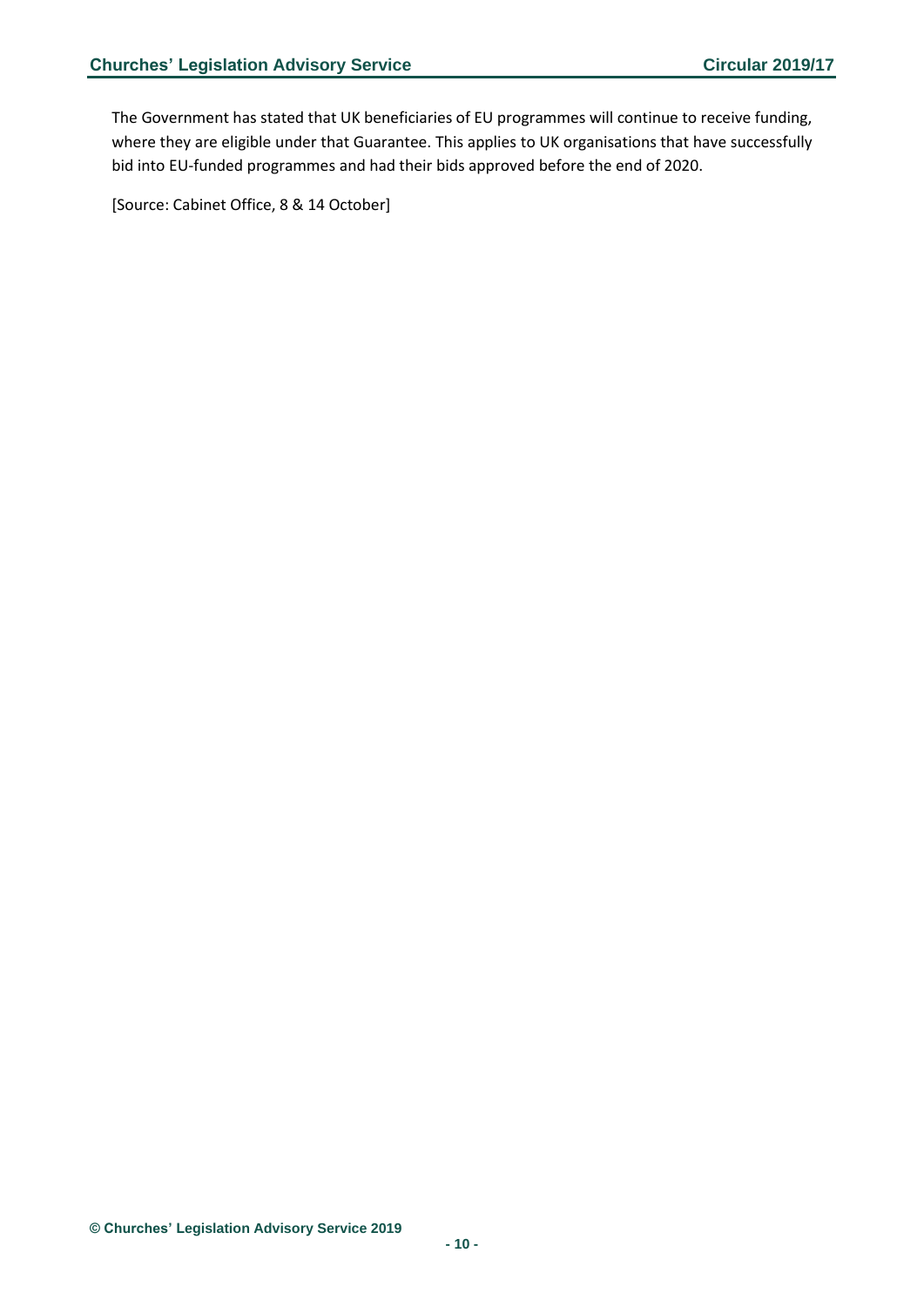# <span id="page-10-0"></span>**PROPERTY AND PLANNING**

### <span id="page-10-1"></span>**Minimum energy efficiency standards consultation**

**For information**

BEIS has [published](https://www.gov.uk/government/consultations/non-domestic-private-rented-sector-minimum-energy-efficiency-standards-future-trajectory-to-2030?utm_source=0d67cd78-2d6a-4f68-ae03-ae8e67d65b45&utm_medium=email&utm_campaign=govuk-notifications&utm_content=daily) a consultation on the proposed targets for the minimum energy efficiency standard (MEES) for privately rented non-domestic buildings in 2030. The government has committed to support businesses to reduce their energy use by at least 20% by 2030.

This consultation seeks views on how best to improve the energy performance of non-domestic private rented buildings through tighter minimum energy standards. BEIS state that acting now to set a clear long-term trajectory to 2030 is designed to provide time and certainty to non-domestic landlords, businesses and the energy-efficiency market in delivering the energy savings to support a zero-carbon future.

BEIS has also published a full [Impact Assessment](https://assets.publishing.service.gov.uk/government/uploads/system/uploads/attachment_data/file/839565/non-domestic-prs-consultation-ia.pdf) to support this consultation.

[Source: BEIS, 15 October]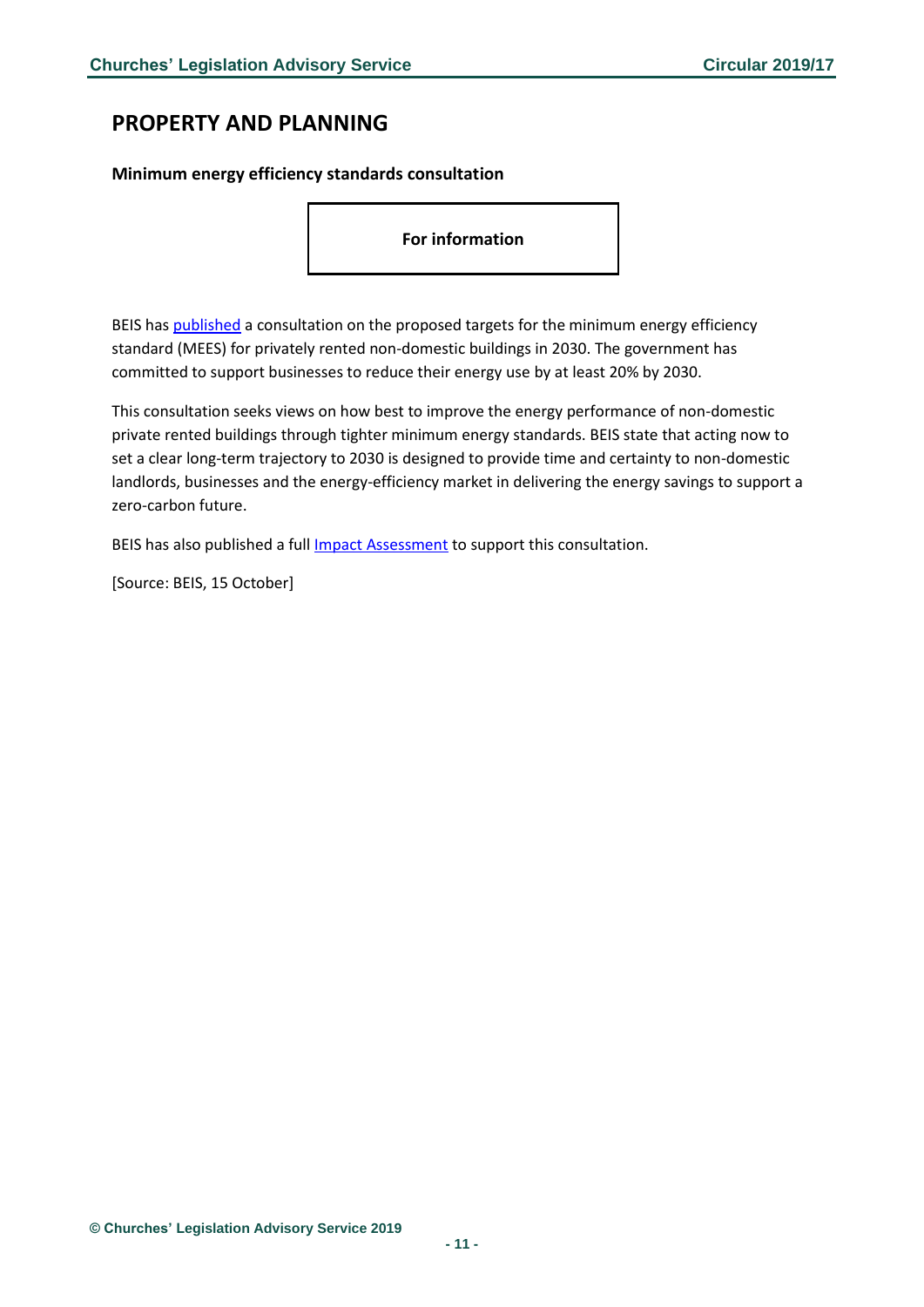## <span id="page-11-0"></span>**SAFEGUARDING**

**For information**

### <span id="page-11-1"></span>**NCVO safeguarding resource**

Of possible interest to some members of CLAS, the National Council for Voluntary Organisations has launched [safeguarding](https://knowhow.ncvo.org.uk/safeguarding/safeguarding) resources on NCVO Knowhow with the aim of providing key guidance and resources on safeguarding.

The new resources page marks the end of the first phase of work funded by DCMS and the National Lottery Community Fund. The funders are now moving to fund phase two – which will focus on delivery of training, dissemination of resources, and enabling local networking.

[Source: NCVO, October]